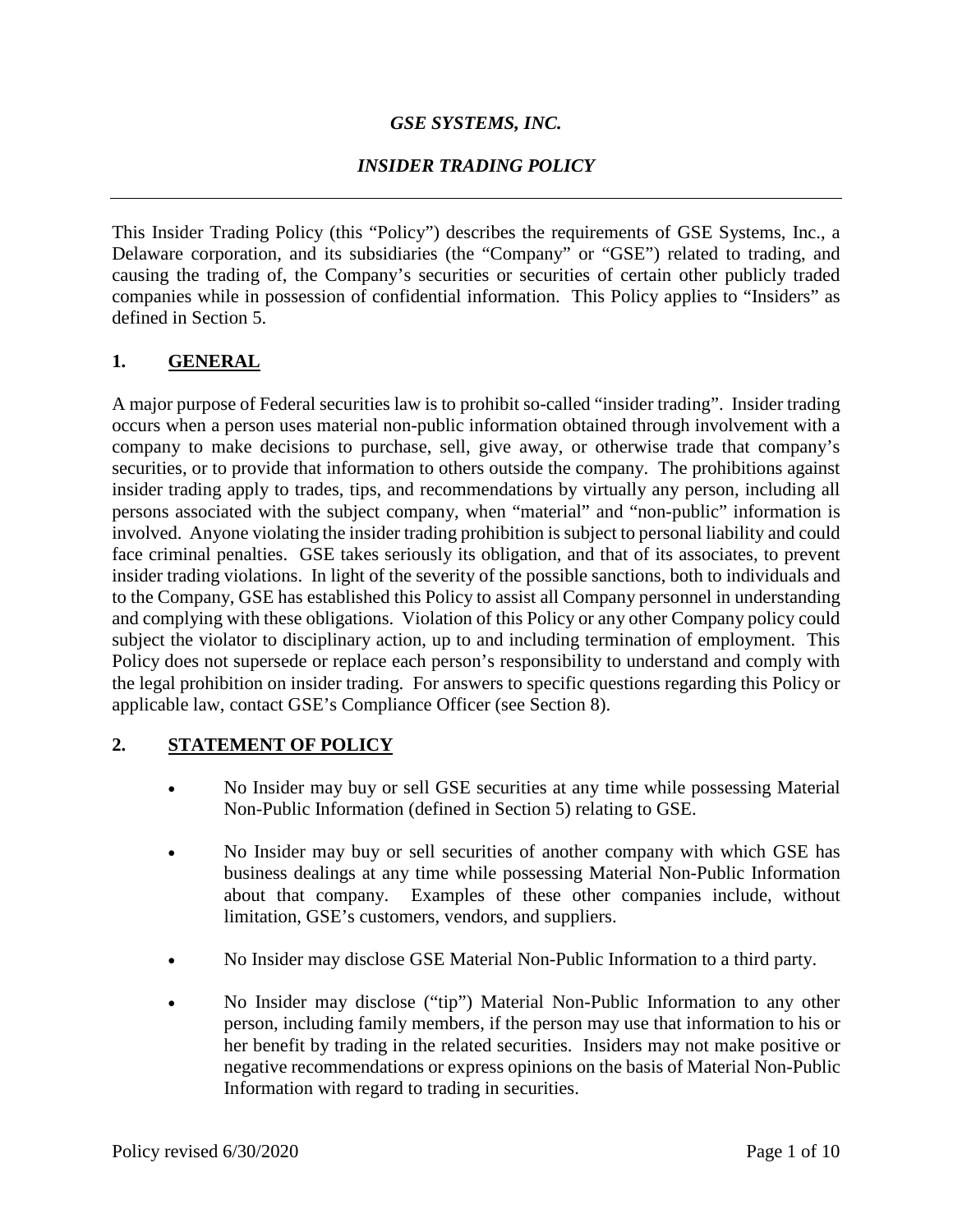- No Insider who receives or has access to GSE Material Non-Public Information may comment on stock price movements or on rumors or stories about Company developments that the investing public may consider significant, unless it is part of that Insider's job (*e.g.*, in an Investor Relations role) or the Chief Executive Officer or Chief Financial Officer has specifically authorized the Insider to speak on behalf of the Company in that instance.
- A person who improperly comments on stock price movement or rumors, or discloses Material Non-Public Information to a third party, should contact GSE's Compliance Officer promptly.
- Insiders may not buy or sell GSE securities during any of the four "Blackout Periods" that occur each fiscal year (see Section 5(a)).
- An Insider who terminates his or her employment or other relationship with the Company remains subject to this Policy until the end of the first Blackout Period after the end of employment or other relationship.
- The only exceptions to this Policy are those specifically noted herein. Neither the securities laws nor this Policy recognize personal or mitigating circumstances. The Company's commitment to the highest standard of conduct requires avoiding even the appearance of improper transactions or disclosures.

Insiders may not engage in the following types of transactions in the Company's securities unless the Compliance Officer grants advance written approval:

- (i) Short-term trading. Insiders who purchase Company securities may not sell any Company securities of the same class for at least six (6) months after the purchase, and vice versa;
- (ii) Short sales. Insiders may not sell the Company's securities short;
- (iii) Options trading. Insiders may not buy or sell puts, calls, or other option types, or otherwise trade in derivative securities related to the Company's securities;
- (iv) Trading on margin or pledging. Insiders may not trade Company securities on margin, hold Company securities in a margin account, or pledge Company securities as collateral for a loan, without pre-clearance from GSE's Compliance Officer (see Section 5(c)); and
- (v) Hedging. Insiders may not enter into hedging, monetization transactions, or similar arrangements with respect to Company securities.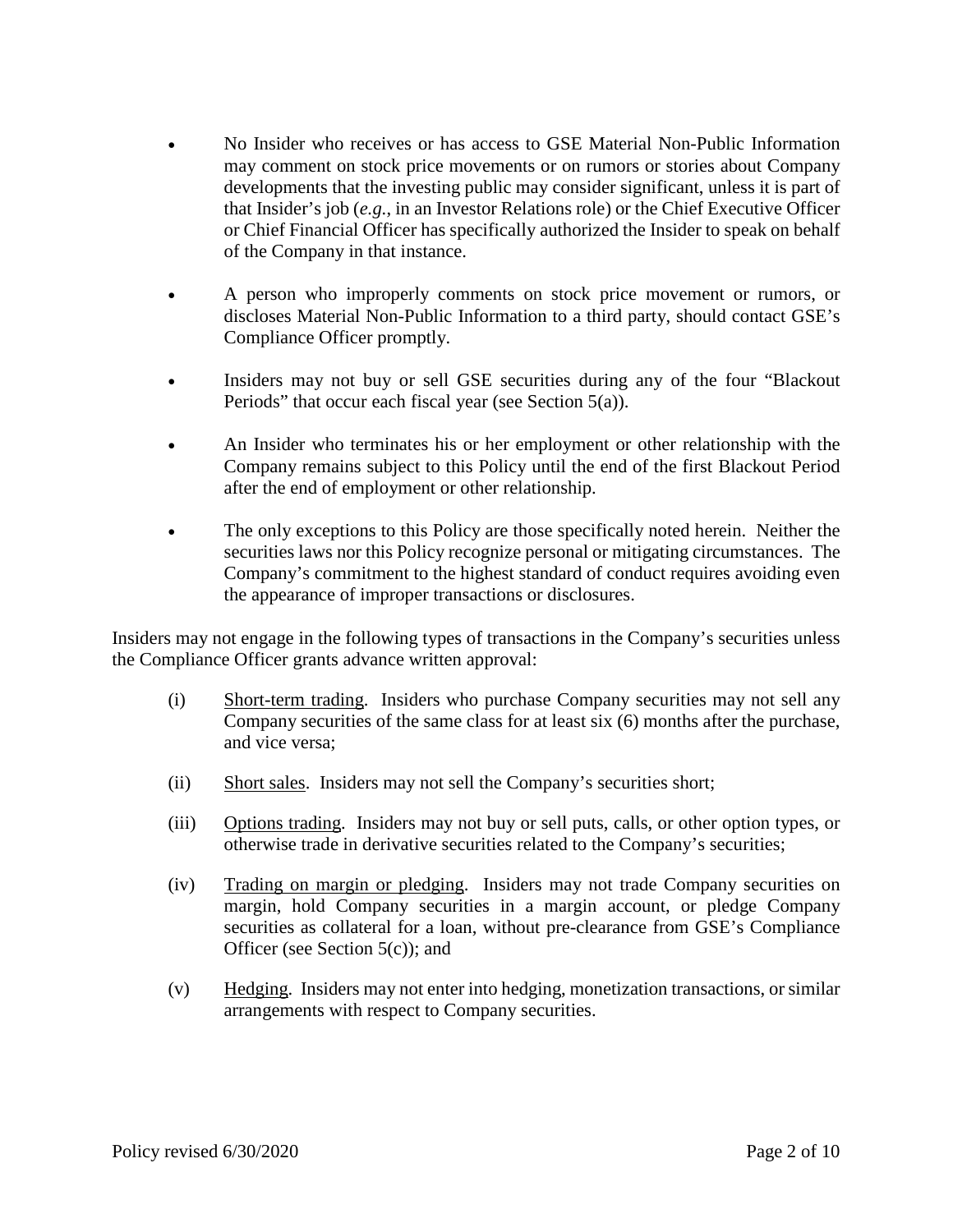## **3. CERTAIN EXCEPTIONS**

#### **(a) Certain Stock Option and Restricted Stock Unit Transactions.**

This Policy's restrictions on transactions in GSE securities do not apply to the cash or "net" exercise of stock options, or to the surrender of shares to cover taxes owed due to vesting of restricted stock units (RSUs) under GSE's long-term incentive plan, because GSE is the counterparty to the transaction and the terms of the transaction are fixed by the underlying grant agreement and plan. The restrictions *DO* apply to an Insider's subsequent sale of any shares issued in connection with an option exercise or RSU vest, however.

#### **(b) 10b5-1 Trading Plan Exception.**

These trading restrictions do not apply to transactions effectuated on behalf of an Insider under a pre-existing written plan, contract, instruction, or arrangement that complies with Rule 10b5-1 under the Securities Exchange Act of 1934 (the "'34 Act") and all of the following requirements:

- (i) the Compliance Officer has reviewed and approved the plan a reasonable amount of time in advance of any trades thereunder (or, if the plan is revised or amended, the Compliance Officer has reviewed and approved the revisions or amendments a reasonable amount of time in advance of any subsequent trades);
- (ii) the Insider entered into the plan in good faith at a time when the Insider was not in possession of Material Non-Public Information; and
- (iii) the plan gives a third party the discretionary authority to execute such purchases and sales, outside the control of the Insider and so long as the third party does not possess any Material Non-Public Information; or the plan specifies the security or securities to be purchased or sold, the number of shares, the prices and/or dates of transactions, or otherwise establishes the criteria for whether and when such transactions may occur.

## **4. PRE-CLEARANCE OF TRADES AND SPECIAL SITUATIONS**

Insiders must obtain "pre-clearance" *at any time* prior to buying or selling GSE securities. The requesting person must complete a Request for Pre-Clearance form and submit it to the Compliance Officer, and then await the Compliance Officer's written approval before executing the intended transaction.

#### **(a) Section 16 Individuals.**

"Section 16 Individuals" include all members of GSE's Board of Directors, its executive officers, and certain strategic business unit leaders who must report transactions in Company securities pursuant to Section 16 of the '34 Act. Section 16 Individuals are always Insiders for purposes of this Insider Trading Policy. The Compliance Officer will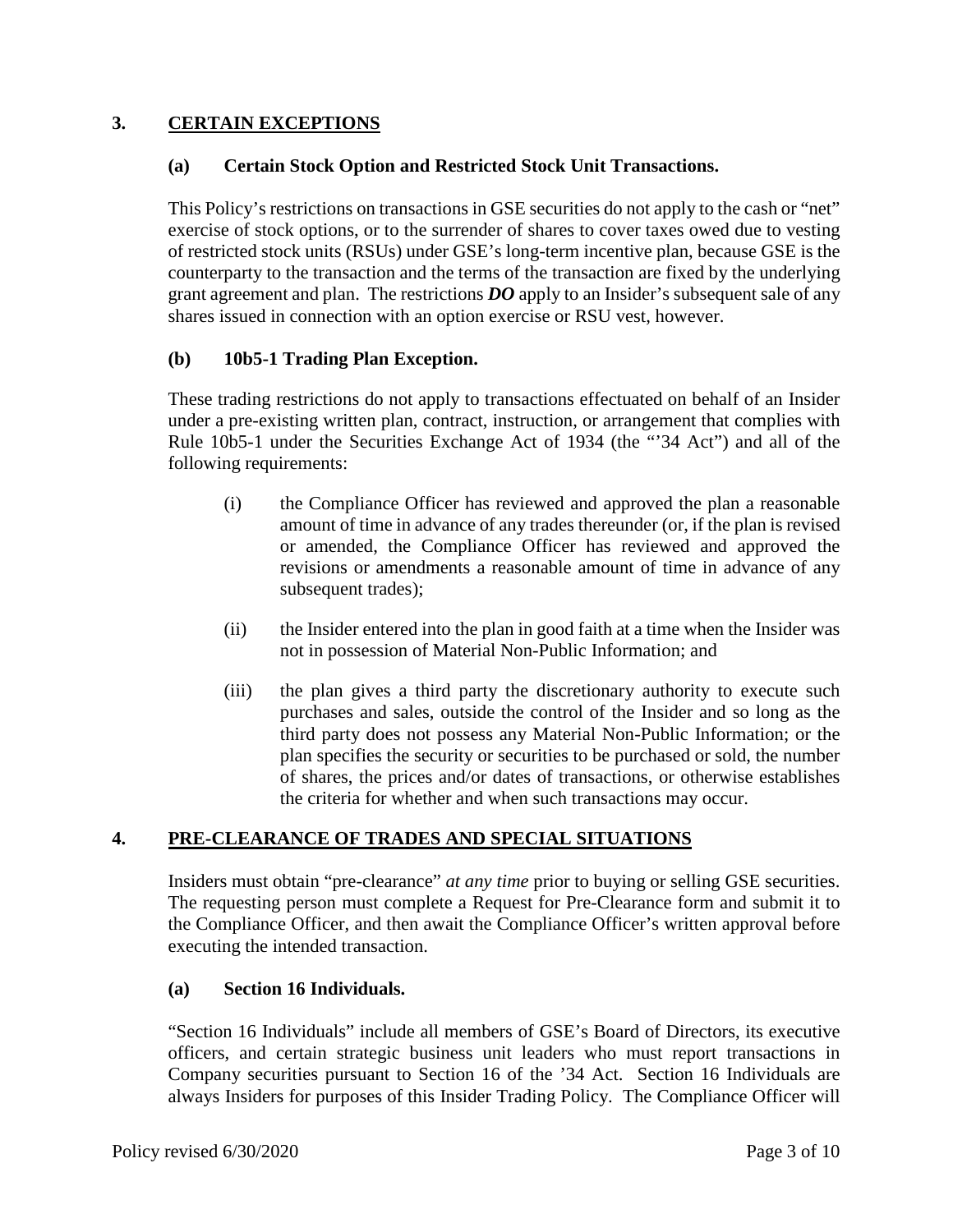notify those who the Company has identified as subject to the Section 16 requirements. These individuals must comply with the pre-clearance requirement during, and for six (6) months after the termination of, their status as a Section 16 reporting person.

## **(b) Other Restricted Persons.**

Certain GSE employees, consultants, agents, joint venture partners, or others who regularly receive or have access to GSE Material Non-Public Information, and therefore are deemed Insiders for purposes of this Insider Trading Policy. Examples of persons who are most likely to be subject to this Insider Trading Policy by virtue of their jobs are members of the executive leadership team and their administrative staff and members of the Legal, Investor Relations, Finance, and Business Development departments. The Compliance Officer will notify the individuals that will be subject to the Insider Trading Policy.

GSE may determine that other persons should be considered Insiders, subject to this Insider Trading Policy, for a period of time if GSE believes that in the normal course of their duties during that time period they are likely to have access to Material Non-Public Information. The Compliance Officer will notify these individuals of the time periods during which they are subject to the Insider Trading Policy.

Individuals who are notified that they are Insiders subject to this Insider Trading Policy, whether on a permanent or temporary basis, are referred to as "Other Restricted Persons" in this Policy.

# **(c) Time Limit on Pre-Clearance.**

When the Compliance Officer issues pre-clearance for an Insider's proposed trade, the preclearance is valid for three (3) days. If the requesting Insider does not execute the trade within this timeframe, he or she must resubmit the pre-clearance request.

# **(d) Event-Specific Trading Restrictions.**

From time to time, an event may occur that is material to the Company and is known by only a few directors, officers, employees, or others. The Compliance Officer may determine that it is necessary to re-define the class of persons who may not trade GSE securities while the event remains Material Non-Public Information. In addition, the Company's financial results may be sufficiently material for a particular fiscal quarter that, in the sole judgement of the Compliance Officer, either a broader class of persons should be prohibited from trading in GSE securities or the quarterly Blackout Period should commence earlier than usual, or both. In these situations, the Compliance Officer will notify the affected Insiders and Other Restricted Persons regarding the additional restrictions on trading GSE securities, without disclosing the reason for the restriction. The existence of an event-specific trading restriction period or extension of a Blackout Period will not be announced to the Company as a whole, and should be treated as Confidential Information not to be communicated to any other person.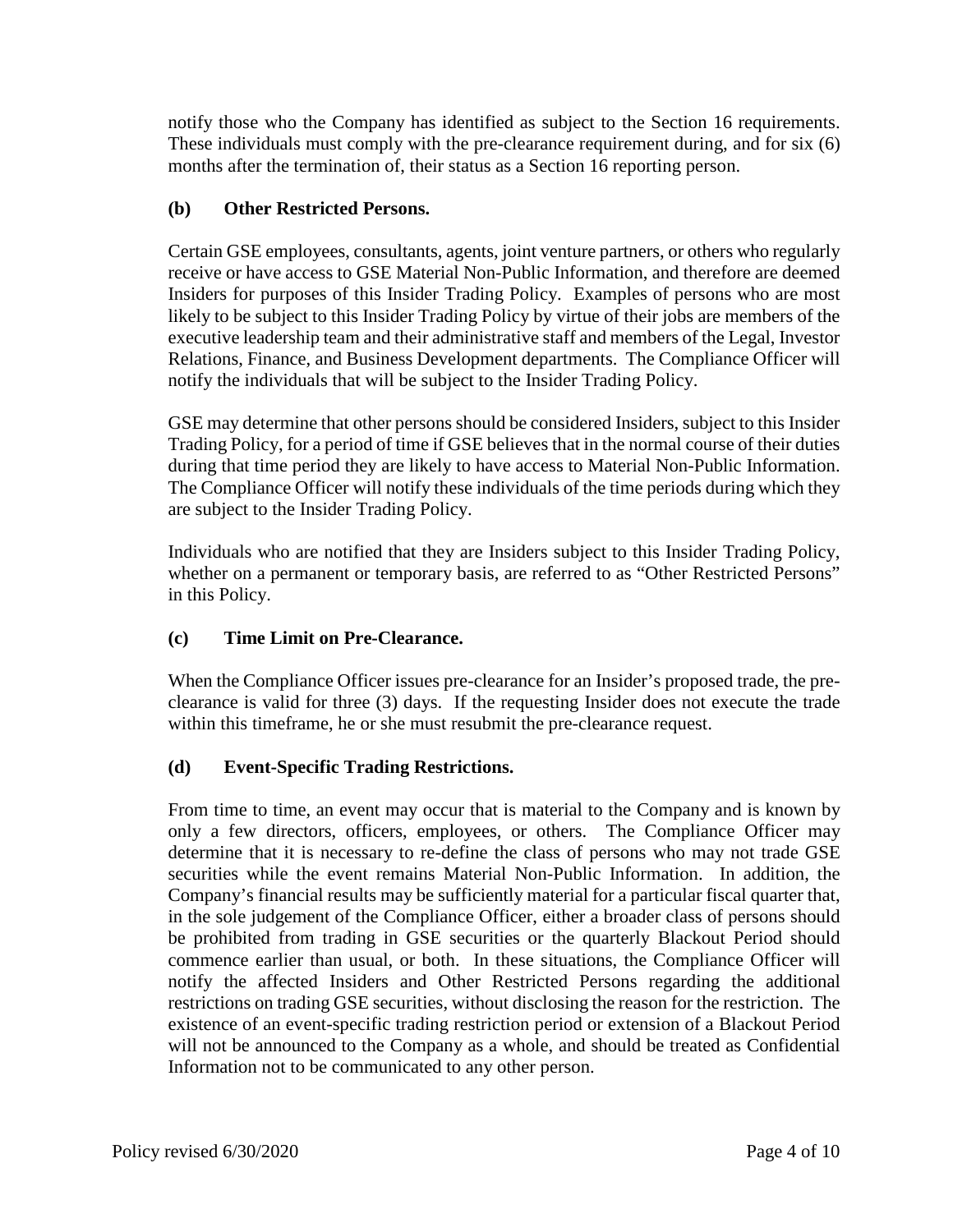#### **(e) Suspension of Trading.**

From time to time, the Compliance Officer may recommend that all Insiders should suspend trading in GSE securities because of Material Non-Public Information or events. The Compliance Officer will communicate the suspension to all Insiders, including any additional individuals who have been designated Other Restricted Persons. All those affected may not trade in GSE securities while the suspension is in effect, and should not disclose to others that GSE has suspended trading for certain individuals.

## **(f) Standing and Limit Orders, Margin Accounts, and Security Pledges.**

Standing and limit orders (except standing and limit orders under an Approved Rule 10b5- 1 Plan), the use of margin accounts, and the pledging of Company securities as collateral for a loan, each create heightened risks for insider trading violations. There can be little or no control over the timing of purchases or sales that result from standing trade instructions to a broker, and as a result the broker could execute a transaction when an Insider is in possession of Material Non-Public Information. Similarly, a margin call under a margin account or the sale of Company securities by a secured creditor could result in an involuntary sale of Company securities at a time when an Insider may be in possession of Material Non-Public Information. The Company therefore discourages placing long-term standing or limit orders on Company securities, the holding of Company securities in a margin account, and the pledging of Company securities as collateral for a loan.

If any Insider determines that they must use a standing order or limit order, trade Company securities on margin, hold Company securities in a margin account, or pledge Company securities as collateral for a loan, he or she must disclose the circumstances to the Compliance Officer and comply with all restrictions and pre-clearance procedures outlined in this Policy.

## **5. DEFINITIONS**

## **(a) Black-Out Periods.**

The four quarterly Blackout Periods begin on March 15th, June 15th, September 15th, and December 15th of each year, and end when one full trading day has passed on the Nasdaq Stock Market ("NASDAQ") *after* GSE announces its results for the preceding fiscal period. If the fifteenth day of the month falls on a weekend, the Blackout Period will start at the close of business on the last trading day prior to the weekend.

Assuming NASDAQ is open each day, below is an example of when trading can begin:

- If the Company's earnings announcement is released before NASDAQ opens on Monday, the earliest trading day is Tuesday.
- If the Company's earnings announcement is released while NASDAQ is open on Monday, the earliest trading day is Wednesday.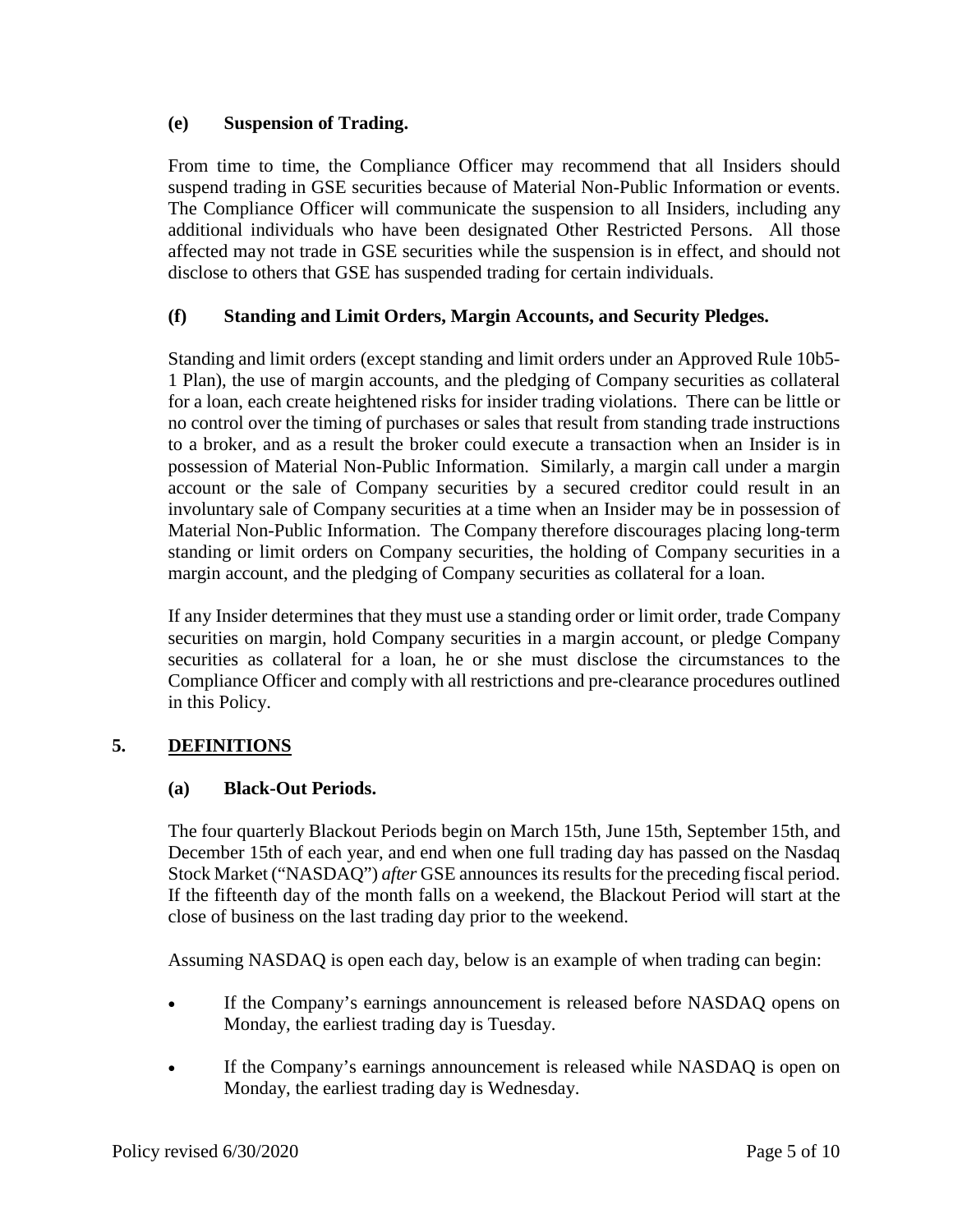If the Company's earnings announcement is released after NASDAQ closes on Monday, the earliest trading day is Wednesday.

#### **(b) Insiders.**

Insiders are (i) members of the Board of Directors of the Company and corporate officers (including, but not limited to, Section 16 Individuals); (ii) identified Company employees whose job requirements involve them in the preparation of financial reporting, board interactions, or investor relations, or otherwise expose them to Material Non-Public Information; (iii) any other individual designated in writing by the Compliance Officer as an Insider and notified of such status including, but not limited to, employees, consultants, and other persons associated with the Company and its subsidiaries who receive or have access to the Company's Material Non-Public Information; and (iv) household and immediate family members of those listed in (i) through (iii).

#### **(c) Material Information.**

Information is deemed to be material if there is a reasonable likelihood that it would be considered important to an investor in making a decision regarding the purchase or sale of securities. While it is not possible to define all categories of material information, there are various categories of information that are particularly sensitive and, as a general rule, should always be considered material. Examples of such information include:

- Unpublished financial results
- Pending restatements of previously disclosed financial results
- Projections of future earnings or losses
- News of a pending or proposed merger
- Acquisitions or divestitures
- The purchase or sale of substantial assets
- Impending bankruptcy or financial liquidity problems
- Extraordinary borrowings
- Defaults under agreements or actions by creditors, customers, or suppliers relating to a company's credit standing
- Gain or loss of a substantial contract, customer, or supplier
- Changes in dividend policy
- New product announcements of a significant nature
- Significant pricing changes
- Stock splits or stock dividends
- New equity or debt offerings
- Significant litigation exposure due to actual or threatened litigation
- Major changes in senior management
- Cybersecurity risks and incidents

Either positive or negative information may be material. If unsure whether information is material, consult the Compliance Officer before making any decision to disclose such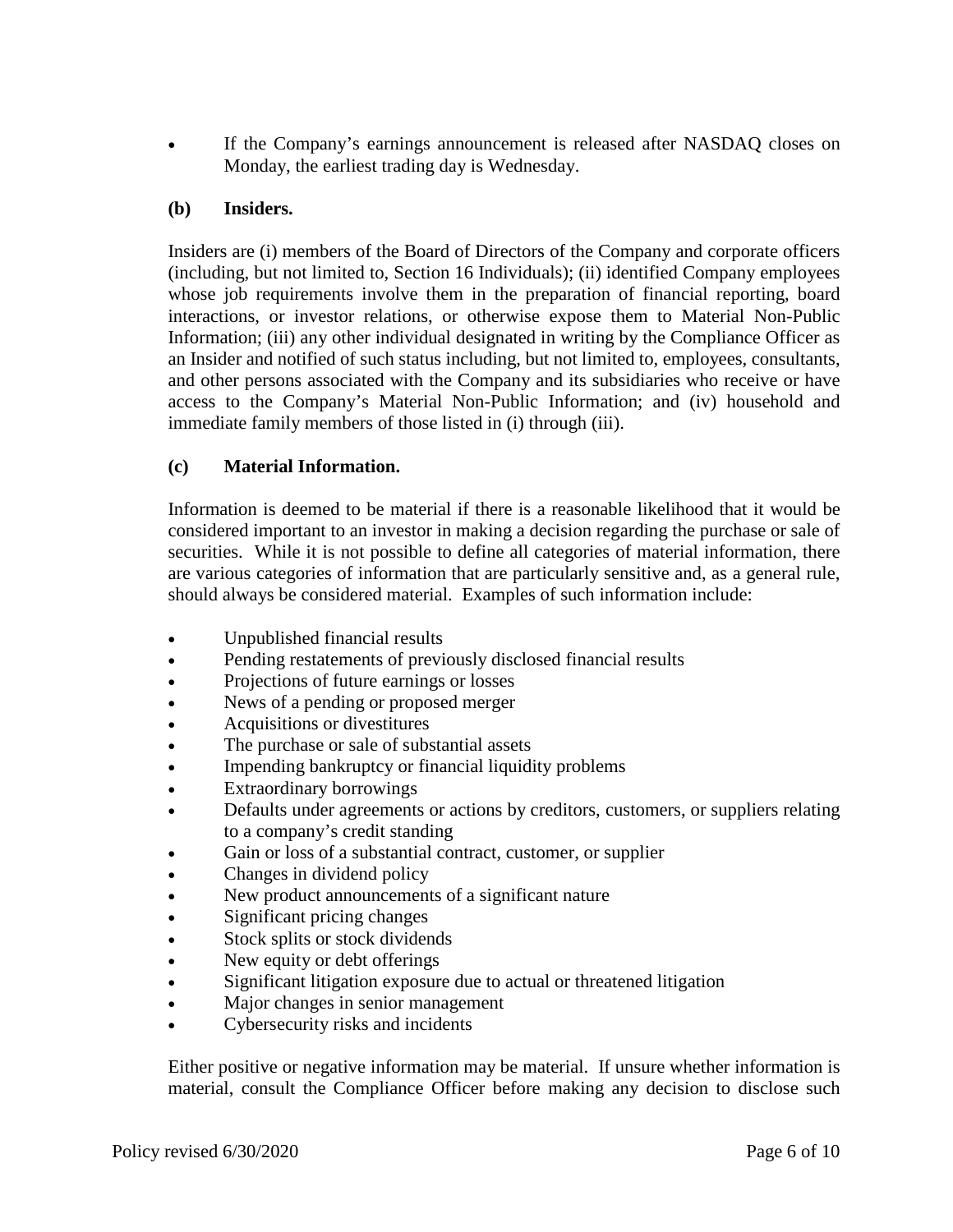information or to trade in or recommend securities to which that information relates. Assume that the information is material until there is clear reason to believe otherwise.

#### **(d) Non-Public Information.**

Non-Public Information is information that has not been disclosed to the general public and is not available to the general public. Non-Public Information generally will be deemed to be public after one full trading day has passed on NASDAQ following the date when the information is disclosed publicly. To show that information is public, a person should be able to point to some evidence that it is widely disseminated. Information would generally be deemed widely disseminated if it has been disclosed, for example, in the Dow Jones broad tape, news wire services such as Bloomberg, Business Wire, AP, UPI, or Reuters; radio or television; newspapers or magazines; or in widely circulated public disclosure documents filed with the SEC, such as prospectuses, current reports on Form 8-K, quarterly reports on Form 10-Q, or annual reports on Form 10-K. The examples above in Section 5(a) can assist in determining when trading would be permitted following announcement of Non-Public Information. As with questions of materiality, if unsure whether information is considered public, either consult with the Compliance Officer or assume that the information is nonpublic and treat it as confidential.

#### **(e) Securities.**

Securities include common stock, preferred stock, options to purchase common stock, warrants, convertible debentures, and derivative securities.

## **6. SAFEGUARDING CONFIDENTIAL INFORMATION**

Determinations of materiality are complex and difficult, and depend upon an analysis of complex facts and circumstances. A person should assume that any confidential information they possess, about GSE or any other public company, qualifies as Non-Public Information and is material.

In order to safeguard GSE's confidential information, and to minimize the possibility that any employee will violate the law or this Policy, the following procedures have been adopted:

- All confidential information relating to GSE's business is Non-Public Information and should be handled on a need-to-know basis. Such information should not be discussed with any person who does not need to know such information for purposes of conducting GSE's business. Friends and relatives are among the persons with whom confidential information should *not* be discussed.
- Whenever confidential information must be disclosed to an employee or third party, the recipient of such information should be informed of the confidential nature of the information and that it qualifies as Non-Public Information pursuant to GSE's Insider Trading Policy.
- Confidential information should not be discussed in hallways, elevators, or other public places (such as airplanes, restaurants, or public restrooms) where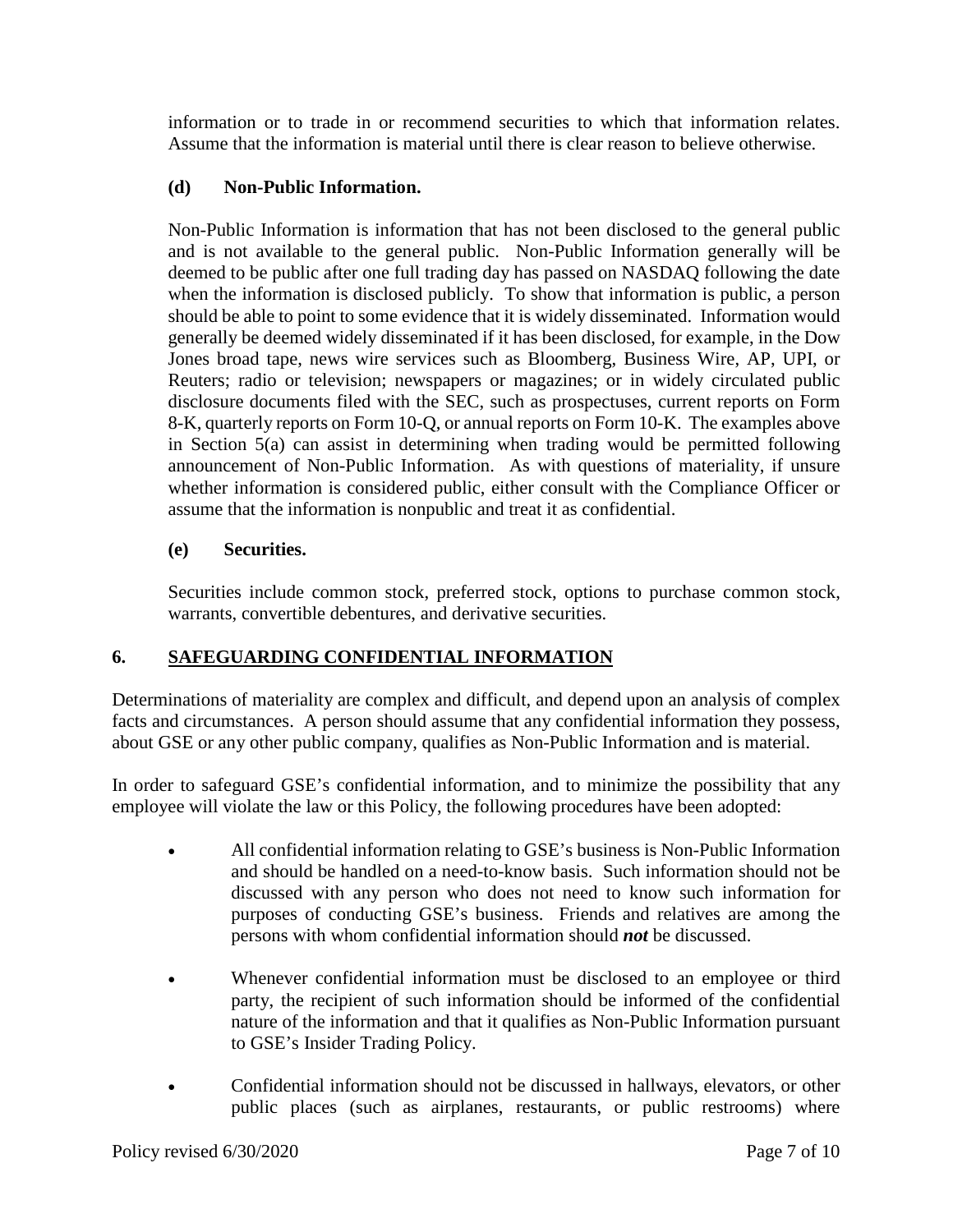conversations might be overheard, and inadvertent disclosure should not be made through speaker phone discussions than can be overheard by others.

- In order to prevent unauthorized access, confidential documents should be stored appropriately when not being used, and other appropriate precautions should be taken. These may include storage in locked drawers, use of sealed envelopes, marking documents "Confidential", shredding unneeded documents, and using secret access codes and other appropriate computer security measures.
- Persons who have *any* doubt about whether they possess Non-Public Information regarding GSE or any other company should not disseminate such information to anyone outside the company until after consulting the Compliance Officer and receiving clearance.

## **7. POTENTIAL CRIMINAL AND CIVIL LIABILITY; DISCIPLINARY ACTION**

#### **(a) Individual Responsibility.**

Each person is individually responsible for complying with the securities laws and this Policy, regardless of whether GSE has notified that person of a trading prohibition. The fact that no Blackout Period or suspension period is currently in effect should not be considered a "safe harbor" for trading: each person must still consider whether they are then in possession of Material Non-Public Information before executing a trade. The matters set forth in this Policy are guidelines only, and each person must exercise appropriate judgment in connection with all securities trading. Any Insider who believes that a violation of this Policy has taken place must report that violation to the Compliance Officer.

## **(b) Potential Sanctions.**

- (i) Liability for Insider Trading. Insiders may be subject to penalties of up to three (3) times the profit gained or loss avoided, a criminal fine of up to \$5,000,000, and up to twenty (20) years in jail for trading in securities when they have Material Non-Public Information. In addition to the potential civil and criminal liabilities mentioned above, in certain circumstances, the Company may be able to recover all profits made by an Insider who traded illegally and collect other damages. Further, the Company (and its directors and executive officers) could itself face civil penalties of the greater of \$1,000,000 or three (3) times the profit gained or loss avoided as a result of an employee's violation, and/or a criminal penalty of up to \$25 million for failing to take steps to prevent insider trading.
- (ii) Liability for Tipping. Insiders may also be liable for improper transactions by any person to whom they have disclosed Material Non-Public Information (commonly referred to as a "tippee"), or to whom they have made recommendations or expressed opinions on the basis of such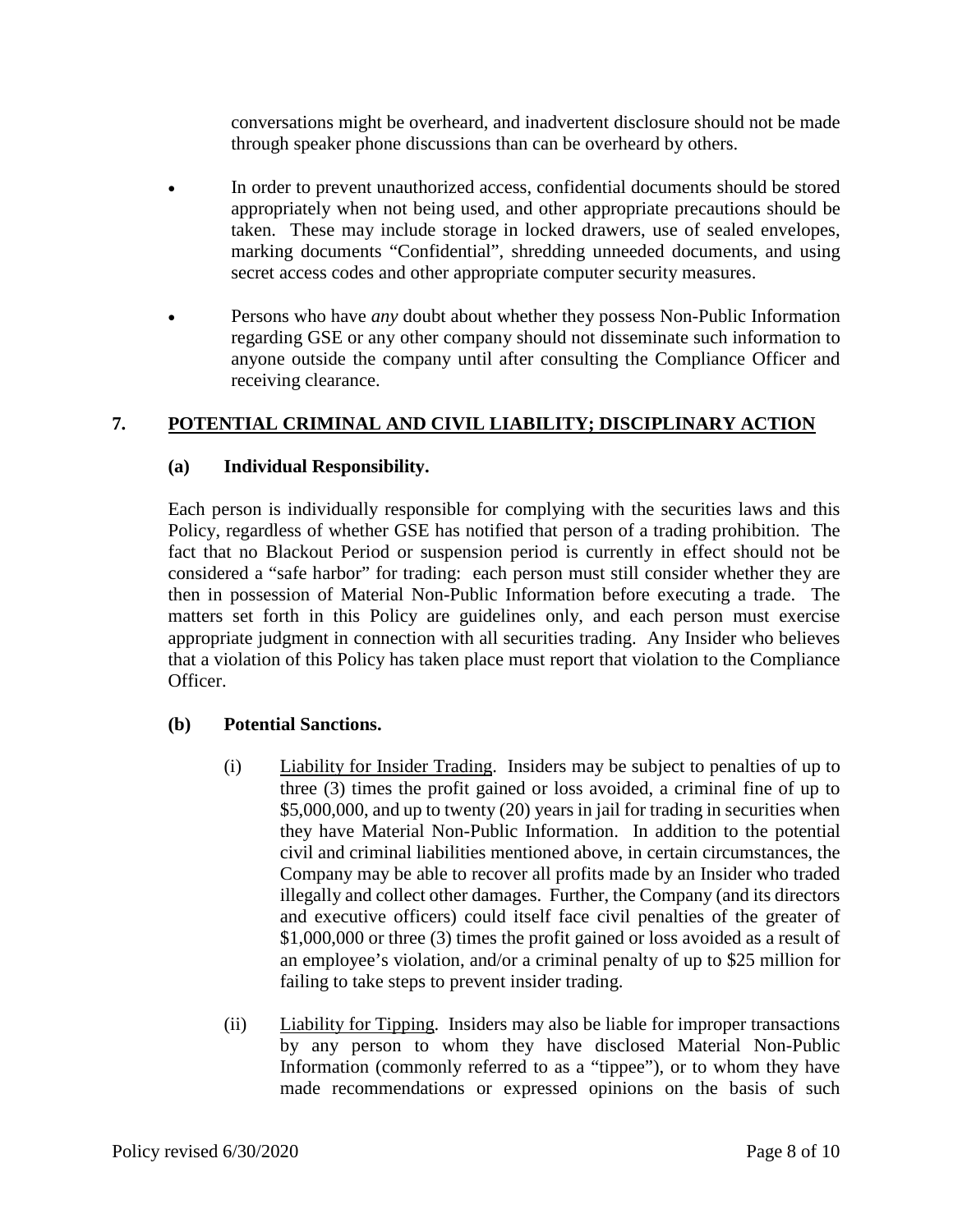information about trading securities. The Securities and Exchange Commission (the "SEC") has imposed large penalties even when the disclosing person did not profit from the trading. The SEC, the stock exchanges, the Financial Industry Regulatory Authority ("FINRA"), and law enforcement bodies all use sophisticated electronic surveillance techniques to uncover insider trading and other illegal activity.

(iii) Possible Disciplinary Actions. Individuals who violate this Policy will be subject to disciplinary action, which may include ineligibility for future participation in GSE equity incentive plans or termination of employment.

## **8. COMPLIANCE OFFICER**

#### **(a) Identity of Compliance Officer.**

GSE's Compliance Officer is its Chief Legal Officer. GSE may, in its sole discretion, change the Compliance Officer from time to time.

#### **(b) Duties of Compliance Officer.**

The duties of the Compliance Officer, or his or her designee, which may be executed on the advice of counsel, shall include, but not be limited to:

- (i) Determining who the Section 16 Individuals are and notifying them.
- (ii) Determining who the Other Restricted Persons are and notifying them.
- (iii) Pre-clearing all securities transactions by Insiders to determine compliance with this policy, insider trading laws, and other applicable securities laws and regulations.
- (iv) Assisting Section 16 Individuals in the preparation and filing of Section 16 reports (Forms 3, 4, and 5).
- (v) Serving as the Company's designated recipient of copies of reports that Section 16 Individuals file with the SEC.
- (vi) Reminding all Section 16 Individuals periodically of their reporting obligations.
- (vii) Performing periodic cross-checks of available materials, which may include Forms 3, 4, and 5, Forms 144, Schedules 13D and 13G, officers' and directors' questionnaires, and reports received from GSE's stock administrator and transfer agent, to determine Insider trading activity.